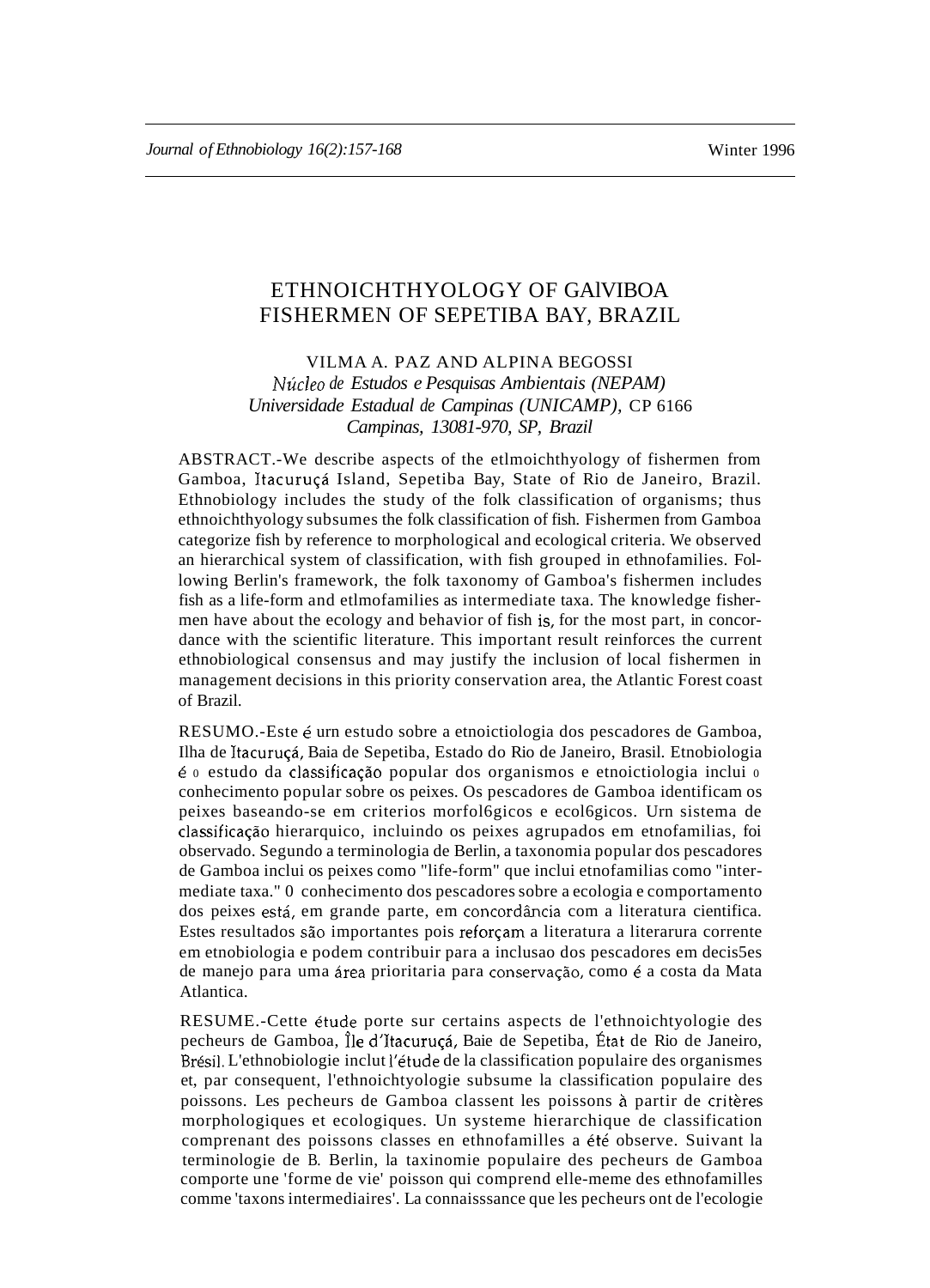et des mœurs des poissons correspond, en grande partie, à celle des scientifiques occidentaux. II s'agit la d'un resultat important qui renforce Ie consensus ethnobiologique actuel et qui peutiustifier la participation des pecheurs locaux aux prises de decisions administratives dans des regions de conservation prioritaire comme la forêt atlantique côtière du Bresil.

### INTRODUCTION

Ethnoscience includes the study of the perceptions, knowledge, and classification of the world by different cultures. Most ethnoscience research has dealt with specific domains, such as folk medicine, color categories, and plant classification (Garbarino 1977). Ethnobiology refers to the study of the perceptions that different peoples have of living organisms, in particular, how they classify those organisms. According to Simpson (1962), systematics is the scientific study of the morphology, diversity, and relations among organisms and includes their assemblages or groups and related nomenclature. The analytical part of systematics is called taxonomy (Vanzolini 1992). Berlin (1992) proposed about a dozen general principles for folk biosystematics, which include the proposal that categories of organisms will be of varying degrees ofinclusiveness and that these ethnobiological categories may be assigned to one of Berlin's universal folk taxonomic ranks, that is, unique beginner, life-form, intermediate, generic, specific, or varietal.

Different groups or communities may classify organisms using different criteria, but apparently there are some universal aspects in the classification processes. Organisms may be grouped according to habitat, such as among the Meninaku Indians (Costa 1988), or according to their occurrence and feeding behavior (Silva 1988), in addition to their morphology. CJassificatory systems may include more than one system, as shown by Marques (1991), which identified hierarchical (with inclusive categories), sequential (with serial orders following some criteria), concentric (including focal species), and cyclic (based on different stages of development) systems of fish classification among fishermen from the state of Alagoas, Brazil. These classificatory patterns were used together as coexisting systems.

In Brazil, pioneering ethnobiological studies were carried out by Posey (1981, 1983, 1986) on the ethnoecology and ethnoentomology of the Kayap6 Indians (in the north of Brazil). Studies of Brazilian ethnoichthyology include riverine fishing communities (Begossi and Garavello 1990) and maritime communities (Begossi 1989; Begossi and Figueiredo 1995; Marques 1991, 1994). These studies have shown the deep knowledge fishers have about the taxonomic relations, ecology, and behavior of fish species. Marques (1991), in particular, documents a very detailed Brazilian ethnoichthyological system.

In this study we describe aspects of the folk taxonomy of fishermen from Gamboa, including attributes used in classification of ethnoichthyological families and the feeding behavior and habitat preferences of fish species. Nine ethnofamilies of common occurrence-which were mentioned by most or all fishermen interviewed-are analyzed. At Gamboa "fish" is a life-form which includes ethnofamilies as intermediate taxa, following Berlin (1992).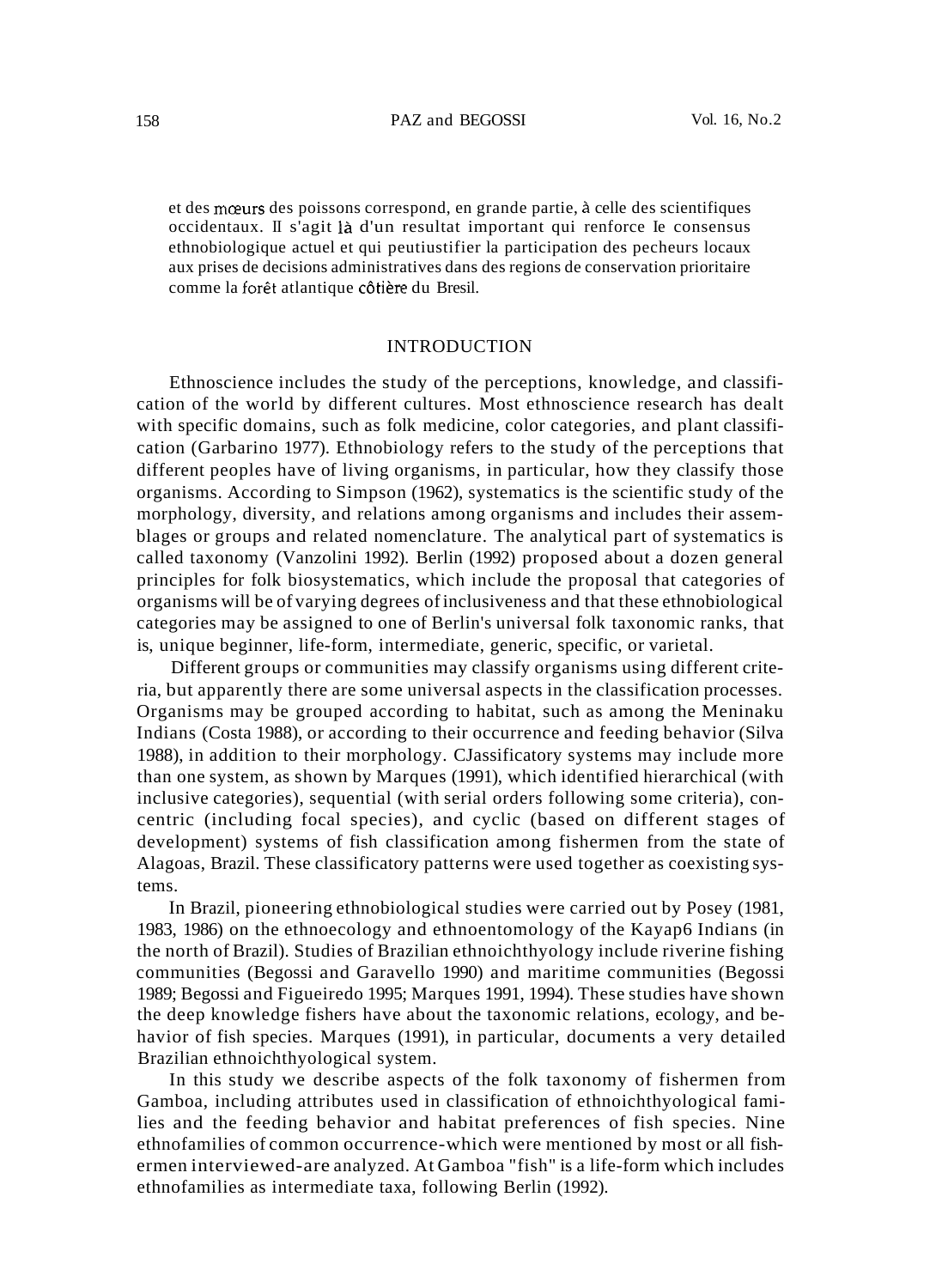## THE COMMUNITY OF GAMBOA

Gamboa is a community of 26 related nuclear families that live on Itacuruçá Island, Sepetiba Bay, State of Rio de Janeiro. The importance of Gamboa is both ecological and cultural, as it is the last fishing community remaining on this coastal island of 8.3  $km^Z$  (see Figures 1 and 2).



FIGURE 1.-Map of the region within Brazil.

On Itacuruçá Island, as in other major islands of Sepetiba Bay, there are many houses owned by non-residents such as tourists and high income families from the city of Rio de Janeiro. Tourism is vigorously promoted. There are many tourist hotels on the so-called Green Coast ("Costa Verde"), which includes areas of the Atlantic Forest as well as islands in the bay.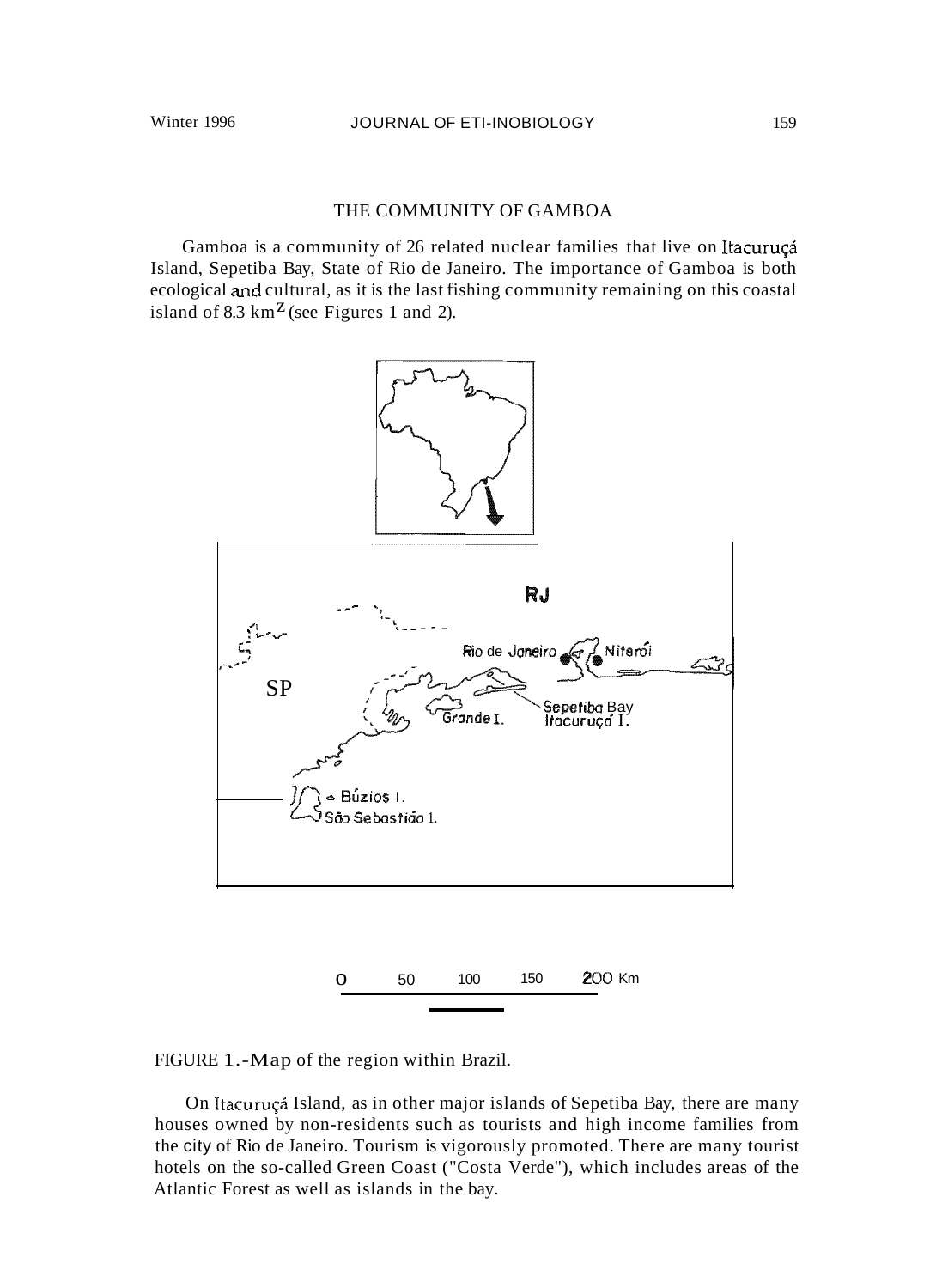

## FIGURE 2.-Itacuruçá Island.

Itacuruçá Island includes about 50 fishermen's houses, representing 21% of all the houses (Hoefle 1989). Temporary residents own the majority of the island's houses. Gamboa has survived as an artisanal fishing community on Itacuruca probably because of its location next to a mangrove forest, an area usually avoided by tourists. Most Gamboa residents (33 out of 45) were born here. Illiteracy (including functional illiteracy) is relatively low (26%) compared to other communities and to other Brazilian rural areas (Begossi 1992a). Illiteracy is in general lower in the more developed southeast of Brazil than in other Brazilian regions. Gamboa literacy rates are high compared to those of more isolated communities of the Atlantic Forest coast, such as Búzios Island, where 53% are illiterate (Begossi 1996). Economic activities at Gamboa are essentially fishing, tourism, and some agriculture.

Fishing is performed in paddled or motorized canoes, often using small encircling nets with 30 mm mesh for shrimp and fish (see Figure 3). Marine animals commonly consumed or sold by families are shrimp *(Pennaeus schmitti), corvina (Micropogonias jurnieri), pescada (Cynoscion* spp., among others) and *paratf (Mugi! curema).* Marine animals are very important in the diet of families from Gamboa, representing about 67% of the meat consumed.

#### PROCEDURES

This study is part of a larger study conducted from 1989 to 1991 on fishing and fishermen ofSepetiba Bay, including fishing strategies and fishing techniques, diet, and information on ethnobotany (Begossi 1991, 1992a; Figueiredo *et ai.* 1993). In this previous fieldwork, 66 fish species (corresponding to 73 "folk species" or ter-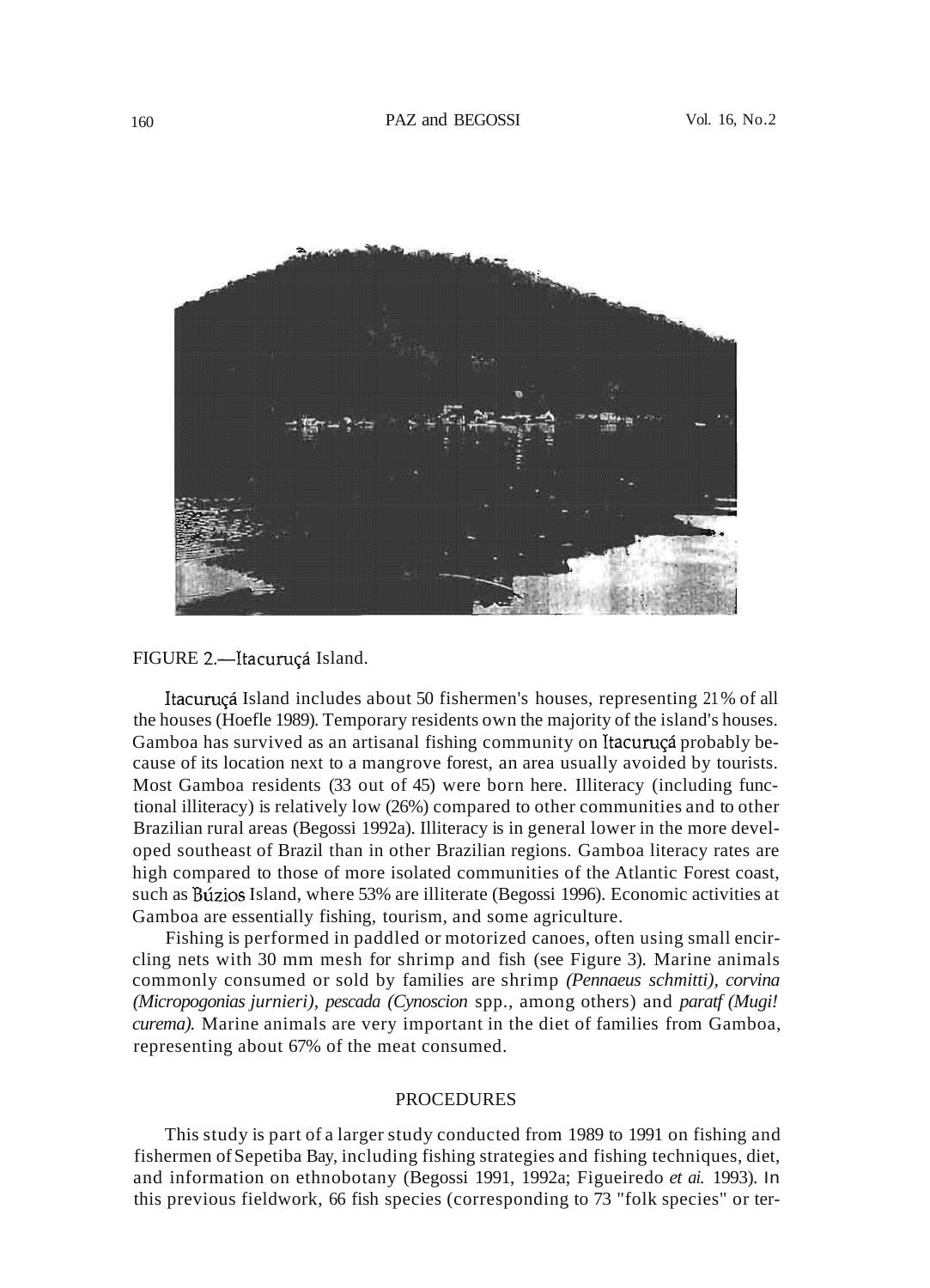

FIGURE 3.-Gamboa fisherman.

minal folk taxa) were collected from fishermen during fishing trips (Begossi and Figueiredo 1995). This fish collection is just a partial representation of the diversity of fish in the region. Fish were identified based on keys by Figueiredo (1977), Figueiredo and Menezes (1978, 1980), and Menezes and Figueiredo (1980, 1985). The ethnoichthyological aspects of this study were recorded primarily from subsequent interviews with local community members, since most fish had been collected and identified earlier in the study (Begossi and Figueiredo 1995).

After interviewing all adult members of the community and collecting data on diet and fishing, we focused interviews on specific ethnoichthyological topics. These were completed during several visits in 1990 and 1991. For these interviews we initially included all 11 full-time fishermen of Gamboa. During the study the sample was reduced to 8 fishermen, because some

of them subsequently shifted their economic activities from fishing.

Interviews were based on questionnaires that included such general questions as: "How did you learn about fish names?" "What are the relations among fish species (if any)?" "How are they assembled in groups?" We included as well questions on fish diet and habitat. Interviews were conducted at fishermen's houses while fishermen were doing daily tasks, such as cleaning, sewing, or manufacturing nylon nets (see Figure 4).



FTGURE 4.-Gamboa fisherman manufacturing a nylon net.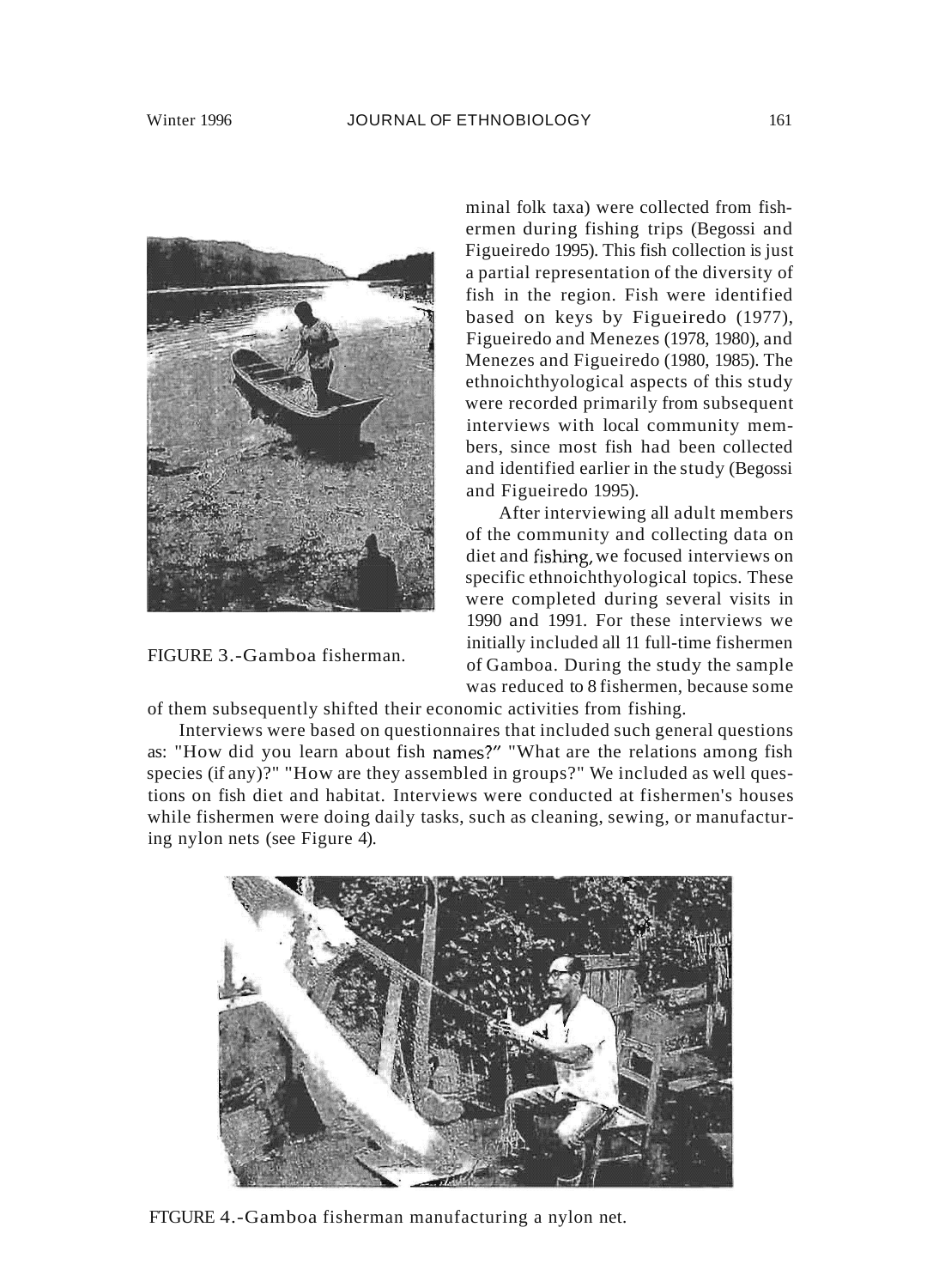A second type of interview was performed with 58 cards, each one illustrated with a fish drawing from Suzuki (1986). The cards were organized using random numbers. Fishermen were asked to assemble sets of fish they believe were related, or, according to their own way of speaking, fish of the same "family." We enCOW1 tered some difficulties employing this method. Fishermen sometimes had difficulty recognizing the fish species illustrated. We attribute this to two factors. First of all, fishermen were not accustomed to fish in just two dimensions. Secondly, there were imperfections or errors in the descriptions of species in the drawings on the cards. The cards used included drawings with insufficient detail and faithfulness. Unfortunately, we recognized these problems only at the end of work, with the help of the Brazilian fish taxonomist J. L. Figueiredo, who critically evaluated the cards used.

#### FISHERMEN'S KNOWLEDGE: ETHNOTAXONOMY AND ETHNOECOLOGY

Fishermen learned about fish from their parents or from other "old," i.e., experienced, fishermen, as is typical of "vertical" cultural transmission (Cavalli-Sforza and Feldman 1981). Morphological features seemed the most important in characterizing fish, but ecological features were also important. Fish are recognized as such because they have scales, gills, do not have hair, and live, breathe, and reproduce in the water.

The life-form "fish" includes a variety of aquatic organisms, including turtles but excluding moray eels. Moray eels were not considered to be fish by most (nine of 11) fishermen because they are snake-shaped and aggressive, biting like a snake. Since the moray eel ethnofamily is considered more similar in shape to land animals, it is separated from the fish life-form. This supports Randall and Hwm (1984), who noted that the fish life-form mayor may not include precisely what biologists consider to be "fish"; that the category is often extended to include cetaceans (see Table 1) and other aquatic animal groups.

Gamboa fishermen utilize an hierarchical classification, including ethnospecies (Berlin's terminal taxa) within ethnofamilies (Berlin's polytypic folk generic and intermediate taxa) and these in the life-form fish. Ethnofamilies are characterized by a variety of criteria, but the most important are morphological, followed by criteria such as the quality of the flesh (e.g., tasteful, strong, white), monetary value (e.g., cheap or expensive), and ecological relations (e.g., schooling behavior, diet, habitat).

*Ethnofamilies.-This* category was suggested by Marques (1991) when studying fishermen from the State of Alagoas, BraziL He found, for example, that the family Mugilidae was considered by fishermen to constitute two distinct ethnofamilies *(familia da tainha* and *famflia do curimii).* Silva (1988) also observedthat fishermen from Piratininga, State of Rio de Janeiro, were assembling fish into "families." At Gamboa, ethnofamilies are also typically given a name consisting of*familia do/da* followed by X, the name of a generic level taxon within the family. Examples include the *famflia do carfio* (shark family) and *famaia da arraia* (ray family). Berlin (1992) observed that the terms "relative of" or "companion of" were used by Tzetal Maya of Mexico for similar species and that these were called "brothers" or "members of the same family" by the Aguaruna and Jivaro of Peru.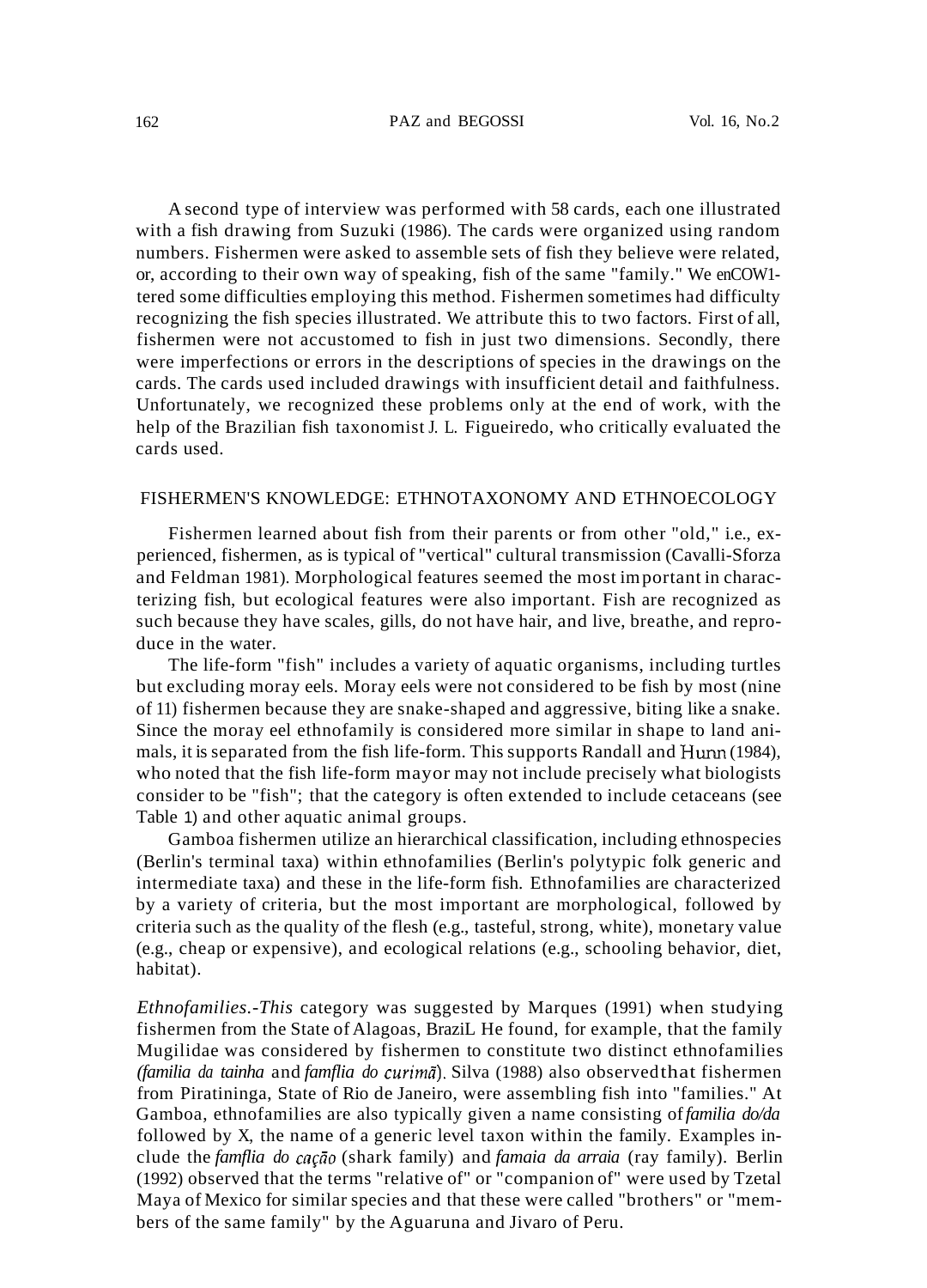| Ethno-<br>family | Ethnospecies                              | Species Collected <sup>1</sup>                               | Cards Used<br>in Sorting Task (pg.166)     | Ethnohabilal                                                               | Ethnodiet<br>(pg. 166)       |
|------------------|-------------------------------------------|--------------------------------------------------------------|--------------------------------------------|----------------------------------------------------------------------------|------------------------------|
| Arraia (rays)    |                                           |                                                              |                                            |                                                                            |                              |
|                  | Arraia pinima<br>A. morcego<br>A.lixa     | GYlllnllra allavela<br>Gymnura alia vela<br>Dasyalis guttala | Gymnura<br>Gymnura<br>Dasyatis, Raja       | open sea <sup>2</sup> , coast fish, crust!<br>open sea, coast<br>mud, sand | fish. crus!.<br>fish, crust. |
|                  | A. chita<br>A. jereba                     | Dasyatis gllttata<br>Dasyatis guttata                        | Dasyatis, Raja<br>Dasyalis, Raja           | mud, sand<br>mud, sand                                                     | fish, crust.<br>fish, crust. |
|                  | A. manteiga<br>A. cabocla<br>A. moitao    | Dasyatis guttata<br>Rhinoptera bonasus                       | Dasyatis, Raja<br>card not used            | mud, sand<br>mud, sand                                                     | fish, crust.<br>fish, crust. |
|                  |                                           | Rhinoplera bonaslls                                          | card not used                              | mud, sand                                                                  | fish, crust.                 |
| $Cação$ (sharks) |                                           | Rhinobalos horkelii                                          | Rhinobatos                                 |                                                                            |                              |
|                  | Cação viola<br>Cação viola                | R. percellens                                                | Rhinobatos                                 | open sea<br>open sea                                                       | fish<br>fish                 |
|                  | C. aniqui                                 | not collected                                                | Galeocerdo,<br>Mllstelus,<br>Carcharhinus  | open sea                                                                   | fish                         |
|                  | C. tintureira                             | not collected                                                | Galeocerdo,<br>Mustelus.<br>Carcharhinus   | open sea                                                                   | fish                         |
|                  | Tintureira<br>verdadeira                  | not collected                                                | Galeocerdo.<br>Muslelus.<br>Carcharh in us | open sea                                                                   | fish                         |
|                  | Tubarao                                   | not collected                                                | Galeocerdo,<br>Mllstelus,<br>Carcharhinus  | open sea                                                                   | fish                         |
|                  | C. babaqueira                             | Rhizoprionondon lalandei                                     | card not used                              | open sea                                                                   | fish                         |
|                  | C. baniquinha                             | Rhizoprionondon lalandei                                     | card not used                              | open sea                                                                   | fish                         |
|                  | C. leitao                                 | Rhizoprionondon lalandei                                     | card not used                              | open sea                                                                   | fish                         |
|                  | Bot0 <sup>3</sup>                         | not collected                                                | card not used                              | open sea                                                                   | fish                         |
|                  | C. campeba                                | Sphyrna tiburo                                               | Sphyrna                                    | open sea                                                                   | fish                         |
|                  | Cobra do marl <b>Moréia</b> (eels/ moray) |                                                              |                                            |                                                                            |                              |
|                  | Cobra<br>verdadeira                       | not collected                                                | Conger                                     | mud                                                                        | fish                         |
|                  | Moréia                                    | Gymnolhorax ocelalus                                         | Gymnothorax,                               | rocky shores                                                               | fish                         |
|                  | Caramburu                                 | Gymnolhorax ocelalus                                         | Mllraena,                                  | rocky shores                                                               | fish                         |
|                  | Camburupi                                 | Gymnolhorax ocelatus                                         | <i><b>Ophichlus</b></i>                    | rocky shores                                                               | fish                         |
|                  | Muçum                                     | not collected                                                | card not used                              | rocky shores                                                               | fish                         |
|                  | Vira-vira                                 | not collected                                                | card not used                              | rocky shores                                                               | fish                         |
|                  | Galo (moonfish)<br>Galo                   | Selene vomer                                                 | Selene                                     | open sea, rocky<br>substrate                                               | fish, crust.                 |
|                  | Peixe-porco (filefish)                    |                                                              |                                            |                                                                            |                              |
|                  | Peixe-porco                               | Stephanolepis hispidus                                       | Slephanolepis<br>Aluterus                  | rocky shores,<br>open sea                                                  | algae, crust.                |
|                  |                                           | SororocaJ Cavala (mackerels) (Scombridae)                    |                                            |                                                                            |                              |
|                  | Sororoca                                  | Scomberomorus brasiliensis Scomberomorus, open sea           |                                            |                                                                            | fish                         |
|                  | Cavala                                    | not collected                                                | Scomberomorus, open sea<br>Scomber         |                                                                            | fish                         |

Table l.-Ethnofamilies of fishermen from Gamboa, Sepetiba Bay, Rio de Janeiro, Brazil, and associated information.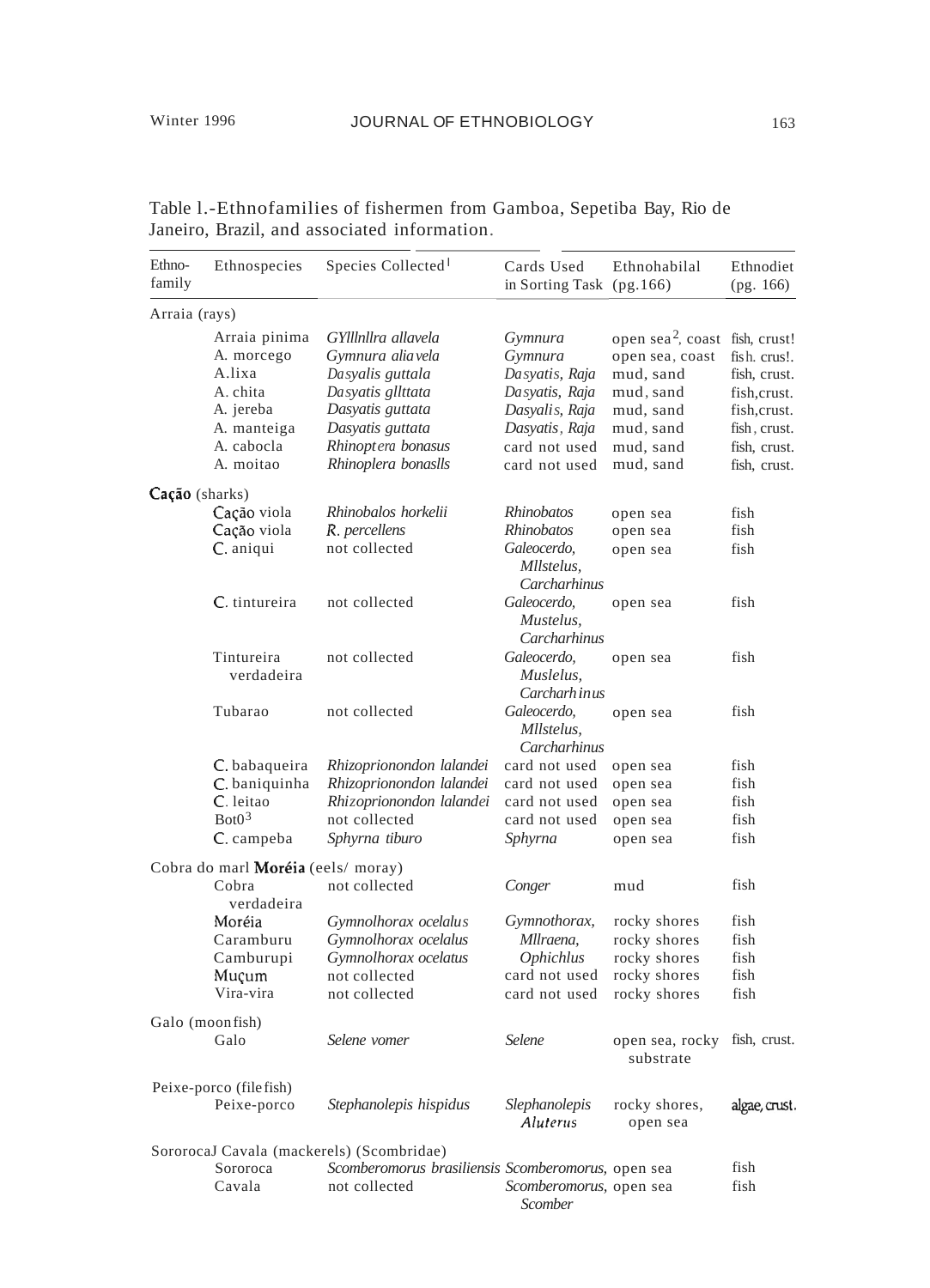| Ethno-<br>family | Ethnospecies                        | Species Collected                                     | Cards               | Ethnohabitat              | Ethnodiet                 |
|------------------|-------------------------------------|-------------------------------------------------------|---------------------|---------------------------|---------------------------|
|                  | Badejol Garoupa / Mira (Serranidae) |                                                       |                     |                           |                           |
|                  | <b>Badejo</b>                       | not collected                                         | <i>Mycteroperca</i> | rocky substrate           | fish                      |
|                  | Mira                                | Mycleroperca acutirostris                             | Mycteroperca        | rocky substrate           | fish                      |
|                  | Cherne                              | Epinephelus niveatus                                  | Epinephelus         | rocky substrate           | fish                      |
|                  | Mero                                | not collected                                         | Epinephelus         | rocky substrate           | fish                      |
|                  | XareuJ Carapau (Carangidae)         |                                                       |                     |                           |                           |
|                  | Xaréu                               | Caranx hippos                                         | Caranx              | open sea,<br>coast shores | fish, crust.              |
|                  | OJhudo                              | C. latus                                              | Caranx              | open sea,<br>coast shores | fish, crust.              |
|                  | Xarelete                            | C. latus                                              | Caranx              | open sea,<br>coast shores | fish, crust.              |
|                  | Carapau                             | C. latus                                              | Caranx              | open sea,<br>coast shores | fish, crust.              |
|                  | Palombeta                           | Chloroscombrus chrysurlls Chloroscombrus coast shores | <b>Tachinotus</b>   |                           | crustacea                 |
|                  | Linguado (flounders)                |                                                       |                     |                           |                           |
|                  | Linguado                            | Citharichthys spilopterus                             | Paralichthys        | mud, sand                 | fish, crust.,<br>detritus |
|                  |                                     |                                                       |                     |                           | *crust.=crustacea.        |

Table l.---Continued

<sup>I</sup> Begossi and Figueiredo (1995).

<sup>2</sup> Called *"mar grosso"* or *"mar aberto."*

<sup>3</sup> Boto is a dolphin (Cetacea).

Nine etlmofamilies were readily recognized by all or most Gamboa fishermen (see Table 1). Other etlmofamilies were mentioned by a few fishermen, such as the families of snook, bluefish, and species of *Cynoscion* (Sciaenidae), also economically important groups. Due to the small sample size and limited period of the investigation, we decided to analyze only the etlmofamilies mentioned by most or all fishermen. These were, besides the sharks and rays mentioned, *sororoca/cavala* (mackerels), *galo* (moonfish), *mira/garoupalbadejo* (groupers), *peixe-porco* (filefish), *linguado* (flounders), *xarcu/carapau* (jacks), and *cobra/morcia* (eel/moray). These etlmofamilies are important for fishermen either because they are caught, eaten, and sold (mackerels, groupers, flounders, filefish, and jacks), or because they may be dangerous (rays, sharks, and morays). These results show the importance of utilitarian purposes in terms of the folk classification, as noted by Hunn (1982). Begossi and Garavello (1990) also observed that fishermen from the Tocantins River region of Brazil have a detailed taxonomy based on how fish are used.

Morphological criteria are very important in order to characterize both ethnospecies and ethnofamilies. Presence or absence of scales *(peixe de couro* or *de pele,* meaning "scales absent"), of spines, and the fish shapes are important attributes. For example, the etlmofamily of groupers have spines and *scales;* absence of scales is noticed for filefish, eel or moray, and rays; while flounders have an unusual shape. Criteria based on taste are exemplified by the strong-tasting flesh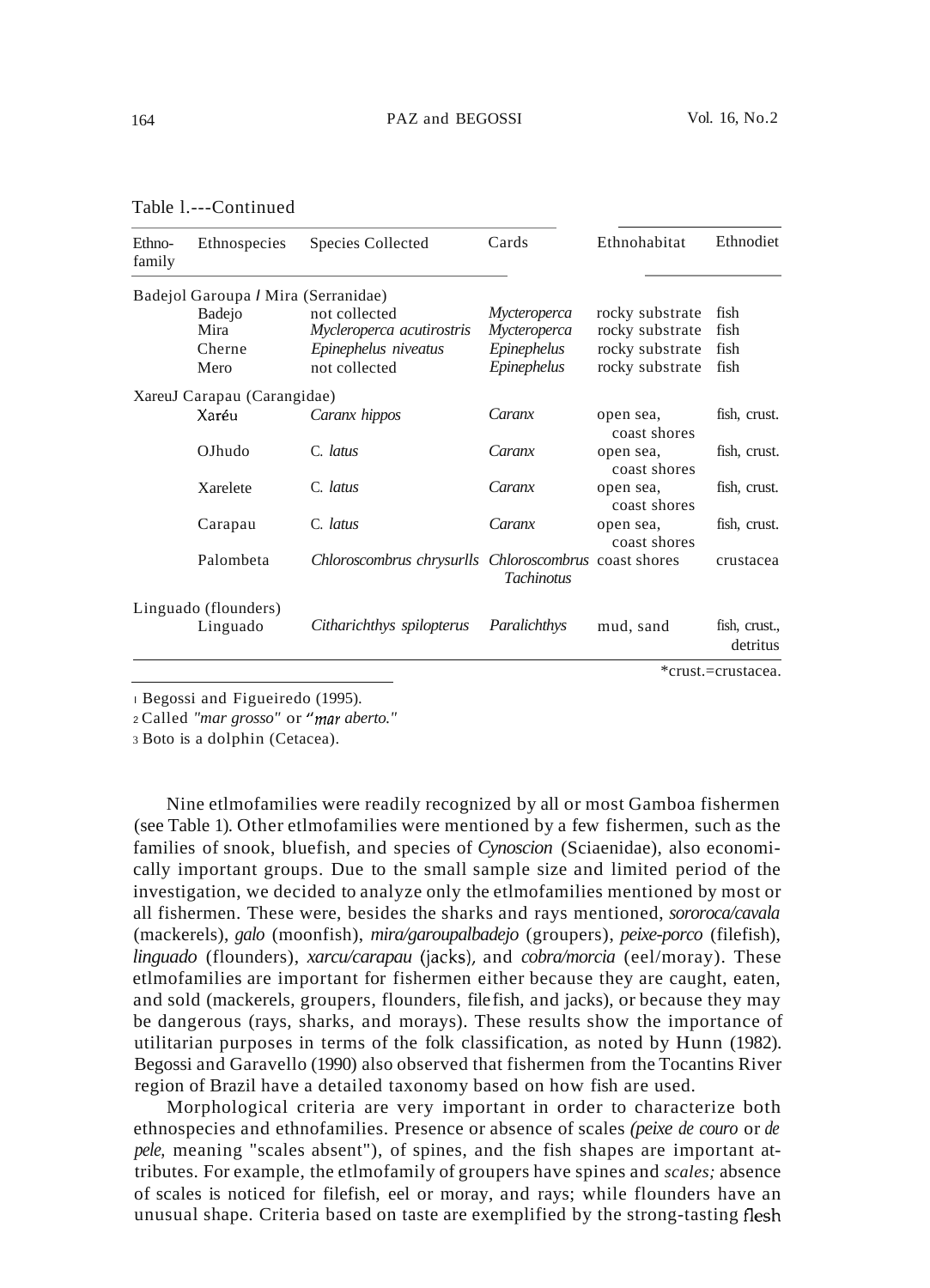of rays and the white flesh of *cavala* (mackerel), groupers, and *gala* (moonfish). In another study nearby on Búzios Island (Begossi 1992b), strong-tasting flesh was linked to fish prohibitions or food taboos, for example, of rays. At Gamboa, rays were mentioned by 78% of 40 adults interviewed as a tabooed food.

Market value, such as the high price of flounders, groupers, and mackerel-like fishes (compared to inexpensive fish, such as rays) were also noted in differentiating fish. Other criteria used are those based on ecological features, such as the observations that mackerels school and have low rates of reproduction; that eels live in the mud; that groupers do not school and live among rocks *(peixes de pedra);* that sharks live in the open sea *(mar grosso);* that moonfish live near the surface while mackerels prefer waters of medium depth. Fish with medicinal (filefish) or ornamental (pufferfish) value were also mentioned. Multiple criteria occur in the folk taxonomy of Gamboa fishermen, as in other Brazilian fishing communities (Marques 1991). Other ethnofamilies were distinguished by reference to fishing practices, as for example: shrimp lures are used for groupers; nets as well as lures are used for sharks; the high speed of moonfish make them difficult to capture; while mackerels show jumping behavior. Besides form and edibility, capture methods were also observed to affect the folk taxonomy of fish among southern Philippine Sinama (Randall and Hunn 1984).

The ethnofamily of morays includes several Western scientific families, such as the Muraenidae, Congridae, and Ophichthidae (see Table I), all of which are of the order Anguilliformes. Similar results were found by Marques (1991) among fishermen from the State of Alagoas: in that case the ethnofamily was called *mororo* and included the Muraenidae, Ophichthidae, and Gobiidae. Their snake-like shapes seem the primary factor for grouping these species in both communities.

The ethnofamily *xareu/carapau* includes ethnospecies that are subdivided into named size classes. *Xareu* are big, *xerelete* medium-sized, and *olhudo* small. However, they are considered to be a single ethnospecies, with different names labeling forms differing only based on size, perhaps interpreted as phases of life-cycle development. In terms of the Western scientific taxonomy, we may be dealing with different species *(Caranx hippos* and C. *latus).* Another example of name differentiation based on size or on developmental stage is for the Mugilidae. *Virote* and *tainha* are also forms of the same ethnospecies: the first is the young and the second the adult of *Mugil platanus.* Marques (1991) also observed, among another group of Brazilian fishermen, systems of classification based on life-cycle development..

Moonfish, a member of the Carangidae, were considered by fishermen from Gamboa to represent a different ethnofamily from the other Carangidae (see Table 1). This monotypical ethnofamily may be attributed to the unusual morphology typical of moonfish.

Some fish were well known to fishermen, but were not classified in any ethnofamily. These were *Hipocampus puntulatus (cavalo do mar,* sea horse), *Euthynnus alleteratus* (bonito) and *Oligoplites saliens (guaivira,* another jack). These may be cases of "unaffiliated generics" (Berlin 1992). Some ethnofamilies closely correspond to Western scientific families. According to Berlin (1992), intermediate taxa often group folk generics in ways that make good biological sense or correspond to Western scientific families.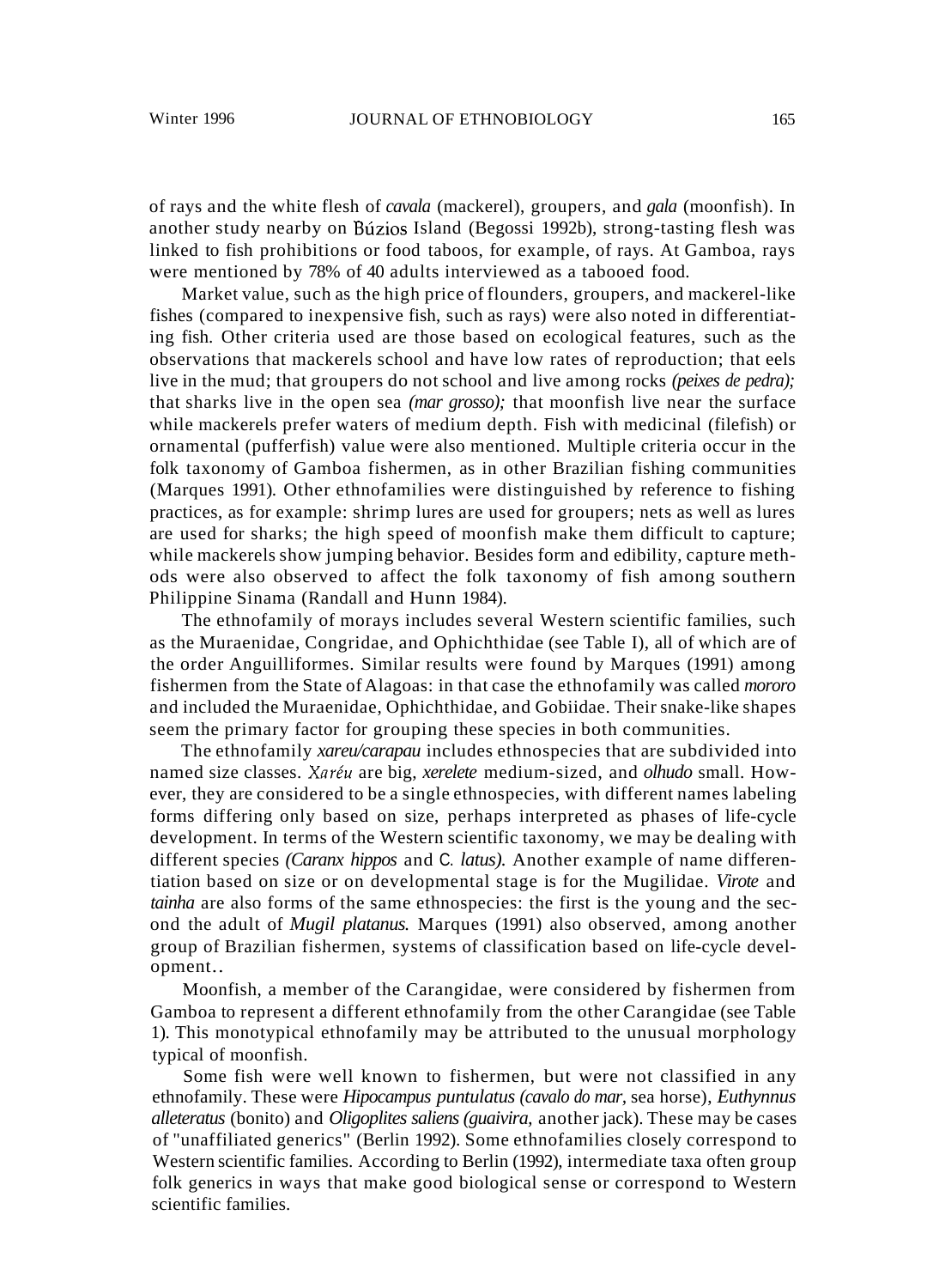#### 166 PAZ and BEGOSSI VoL 16, No.2

Begossi and Figueiredo (1995) reported that at Sepetiba Bay about 20% of the ethnospecies were labeled with binomials. If these correspond to Berlin's folk generics (1992), a low degree of polytypy (11'Yo) was observed, compared to cases cited by Berlin (1992). However, we believe that this original total was an underestimate. We later recognized at least 11 polytypic genera, compared to just six cited by Begossi and Figueiredo (1995): *arraia, bagre, baiacu, budiiio, car;iio, cara, corcoroca, garoupa, pescada, parati,* and *sardinha.*

*Ethnohabitat and Ethnodiet.-Fishermen* showed a detailed knowledge of fish habitat and diet (see Table 1). Comparing their folk knowledge with the scientific data (Figueiredo 1977; Figueiredo and Menezes 1978, 1980; Menezes and Figueiredo 1980; Moyle and Cech 1982), we observe that local accounts of habitat preferences and feeding behavior of rays, sharks, filefish, mackerels, groupers, and flounders correspond very closely to what is reported in this literature. Filefish were considered by fishermen to live in the open sea or in shallow waters close to rocky shores. Ichthyologists also report that filefish may be found in diverse habitats, from shallow waters to locations far from shore. Local fishermen report that algae *(limo),* mollusks, and crustacea constitute the diet of filefish, which corresponds well with current ichthyological opinion. Other information shows less certain correspondence with the scientific literature. For example, while local reports of the feeding habits of the Carangidae correspond to this literature, reports of habitat preferences do not: Gamboa fishermen consider Carangidae to be open-sea fish, whereas they are reported in the ichthyological literature to inhabit shallow estuarine or coastal waters (with the exception of *Caranx lugubris,* which is found in the open sea, according to Menezes and Figueiredo 1980).

## **CONCLUSIONS**

Some ethnofamilies are considered to be important by Gamboa fishermen because of their economic value, such as the highly priced flounders and mackerels, others because they have medicinal uses, such as filefish (used for bronchitis), and still others because of their common occurrence, such as Carangidae and Serranidae. These observations reinforce a practical view, in a sense that people tend to perceive more detail for the most useful organisms (which might mean those that are consumed, sold, or perceived as dangerous).

In terms of the folk categories mentioned by Berlin (1973, 1992), the folk taxonomy of Gamboa's fishermen includes fish as a life-form that includes ethnofamilies ("intermediate taxa" and/or polytypic folk genera) given the same name as one (or more) ethnospecies included in each family. The grouping of fish in families may be a more general folk classificatory strategy than previously considered, as shown by other studies on Brazilian fishermen (e.g., Marques 1991).

The importance of comparing folk knowledge with Western scientific knowledge is obvious. It is another way of improving that knowledge, as some folk classifications have provided the basis for new scientific discoveries. Marques (1991) noted some examples, such as a catfish *(Arius herzbergif)* called *bagre marruti* from the Lagoa Manguaba, Alagoas, that included mayflies *(Campsurus* sp., Ephemeroptera, *I marip8sas"*) in its diet.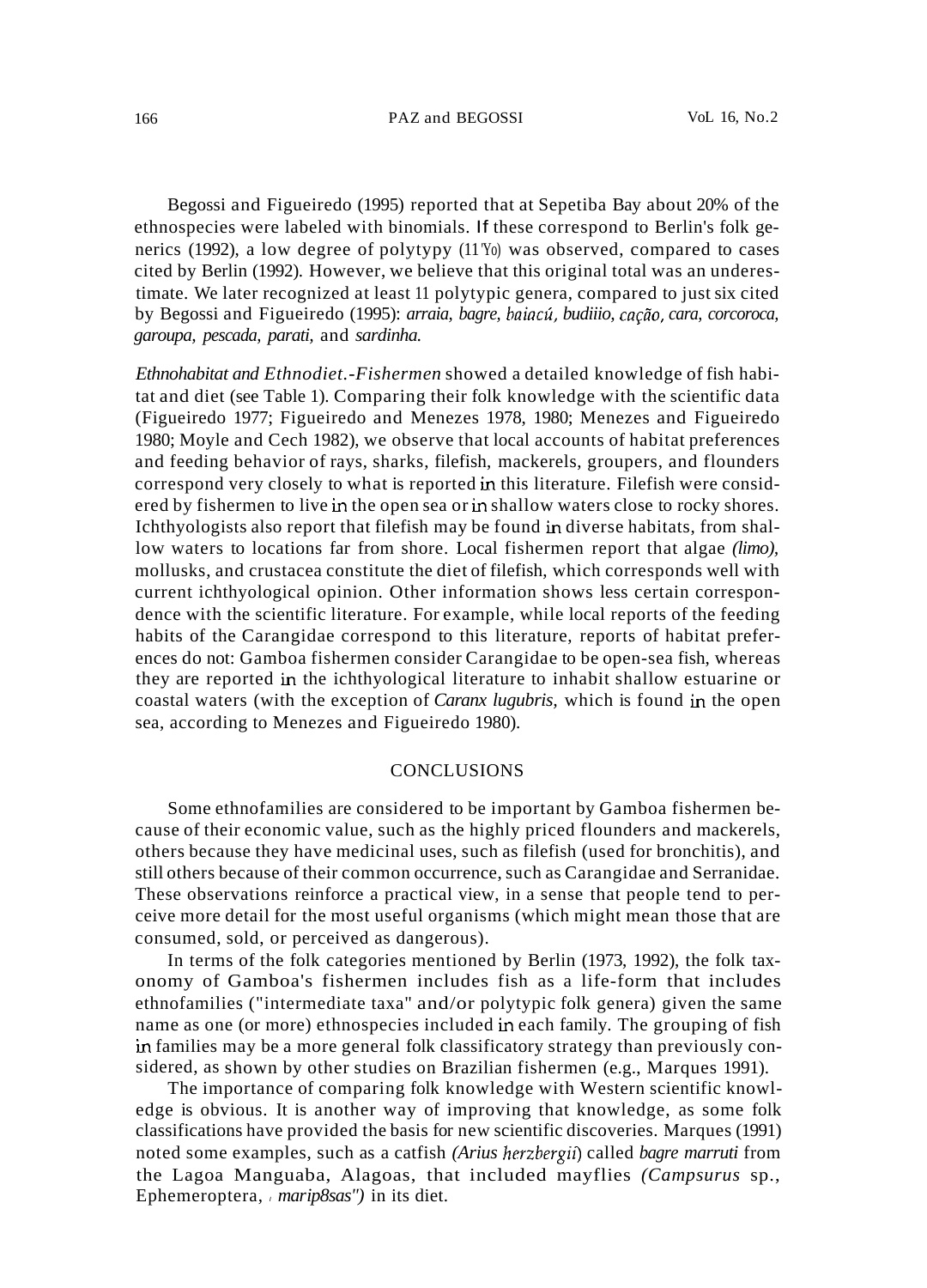A large part of the Brazilian coast includes remnants of the Atlantic Forest which are included in the Man in the Biosphere Program (MAB/UNESCO). The importance of fishermen's biological knowledge should not be underestimated, because it may be valuable for resource management in the region. It has been shown that in adopting certain innovations, local fishermen are aware of both ecological and economic costs and benefits of new technologies, and that this awareness is closely tied to their biological knowledge (Begossi and Richerson 1991). Brazilian fishermen also employ traditional technologies based on their knowledge of organisms, such as the *caiçara* technique (brush parks) by which fish are attracted selectively using branches and leaves of different tree species, a form of native aquaculture (Marques 1991).

Questions that our preliminary results have not yet resolved include the basis for recognition of relations among fish species, defined by local fishermen as fish that are similar to each other but differing in features such as size or taste. The place of the moray eel ethnofamily is also an aspect that needs to be better understood. Morays and other snake-shaped animals were grouped in an ethnofamily separate from the fish life-form.

### ACKNOWLEDGEMENTS

We thank the Departamento de Ecologia, UFRJ, where part of this study was developed, and the Brazilian Agencies: FAPERJ for financial aid to the field work (1990), FAPESP for a 1992 grant, and CNPq (Conselho Nacional de Desenvolvimento Cientifico e Tecnol6gico) for grants and scholarships (1989-95). We are grateful for careful review and thoughtful suggestions by J. L. Figueiredo (who also reviewed the fish identifications) and J. G. Marques, and to E. Hunn as a referee. Finally, we thank L. Junqueira for the French translation of the abstract.

#### LITERATURE CITED

- BEGOSSI, ALPINA. 1991. Sepetiba Bay project: an ecological approach to fishing communities. Human Ecology Bulletin (Spring/Summer) 7:4-7.
- BEGOSSI, ALPINA. 1992a. The use of optimal foraging theory to understand fishing strategies: a case from Sepetiba Bay (Rio de Janeiro State, Brazil). Human Ecology 20(4):463-475.
- BEGOSSI, ALPINA. 1992b. Food taboos at BuziosIsland (Brazil): their significance and relation to folk medicine. Journal of Ethnobiology 12(1):117-139.
- BEGOSSI, ALPINA. 1996. The fishers and buyers from Buzios Island: kin ties and modes of production. Ciencia e Cultura 48(3):142-147.
- BEGOSSI, ALPINA and JOSE L FIGUEIREDO. 1995. Ethnoichthyology of southern coastal fishermen: cases

from Buzios Island and Sepetiba Bay (Brazil). Bulletin of Marine Science 56(2):682-689.

- BEGOSSI, ALPINA and JÚLIO C. GARAVELLO. 1990. Notes on the ethnoichthytology of fishermen from the Tocantins river. Acta Amaz6nica 20:341 -351.
- BEGOSSI, ALPINA and P.J. RICHERSON. 1991. The diffusion of "lambreta", an artificial lure, at Buzios Island (Brazil). Maritime Anthropological Studies 4: 87- 103.
- BERLIN, BRENT. 1973. Folk systematics in relation to biological classification and nomenclature. Annual Review of Ecology and Systematics 4:259-271.
- BERLIN, BRENT. 1992. Ethnobiological Classification. Princeton University Press, Princeton.